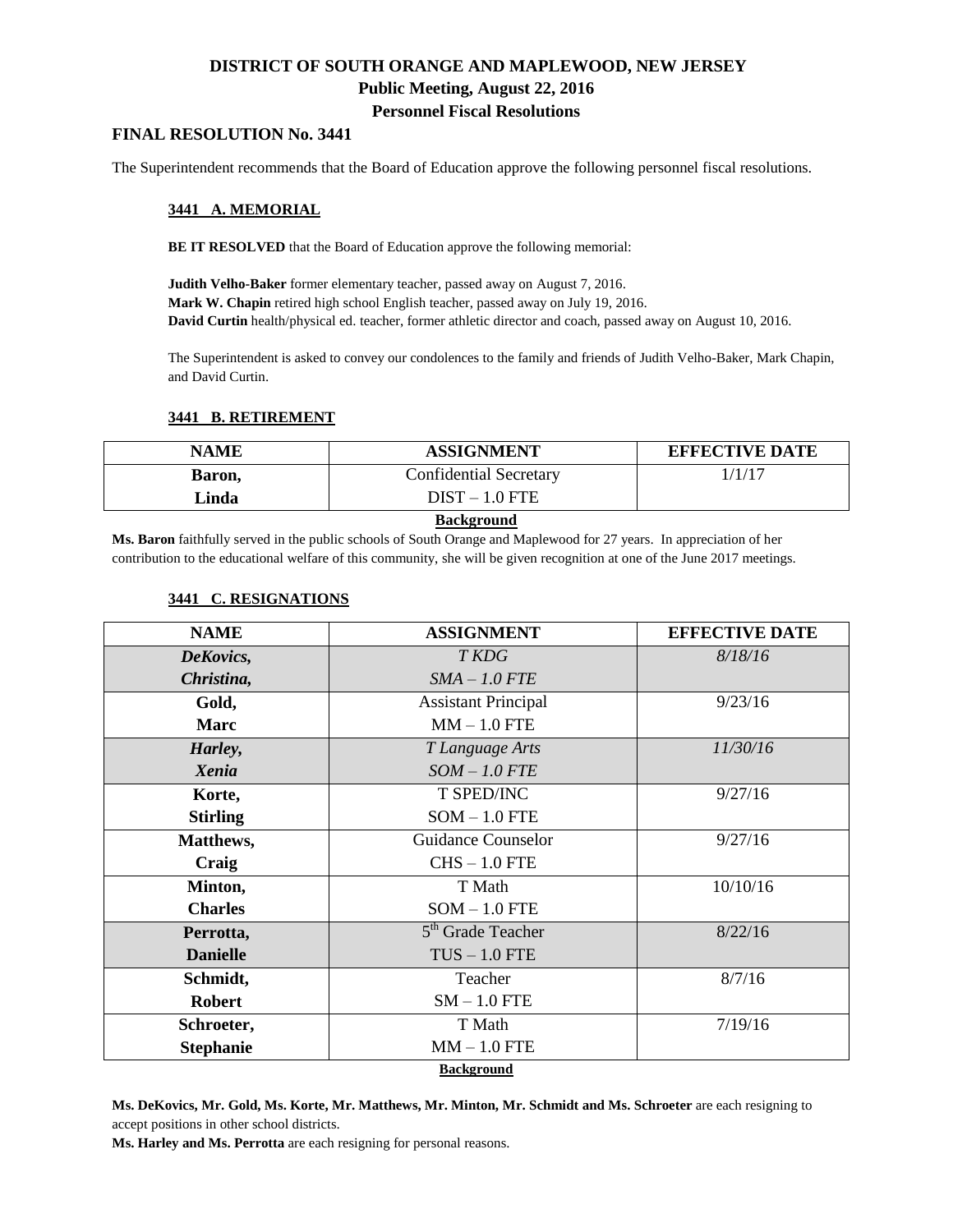# **3441 D. APPOINTMENTS**

| <b>NAME</b>            | <b>ASSIGNMENT</b>                        | <b>EFFECTIVE</b>  | <b>ACTUAL</b> |
|------------------------|------------------------------------------|-------------------|---------------|
|                        |                                          | <b>DATE</b>       | <b>SALARY</b> |
| Brown,                 | <b>Interim Principal</b>                 | 7/20/16           | \$157,601     |
| Louis                  | $MM - 1.0$ FTE                           | 10/31/16          |               |
| Calzada,               | T SPED/INC                               | 10/11/16          | \$59,331      |
| <b>Jacinta</b>         | $SOM - 1.0$ FTE                          | 6/30/17           |               |
| Davis,                 | T Language Arts                          | 9/1/16            | \$75,774      |
| <b>Debra</b>           | $SOM - 1.0$ FTE                          | 6/30/17           |               |
| Fagioli,               | T SPED/INC                               | 9/1/16            | \$55,610      |
| <b>Katherine</b>       | $JEFF-1.0$ FTE                           | 6/30/17           |               |
| Faherty,               | T Science                                | 10/10/16          | \$64,962      |
| John                   | $MM - 1.0$ FTE                           | 6/30/17           |               |
| Green,                 | <b>Supervisor of Special Services</b>    | 10/22/16          | \$107,160     |
| <b>Bridgett</b>        | $DIST-1.0$ $FTE$                         | 6/30/17           |               |
| Gronau,                | Supervisor of ELA, K-12                  | 8/24/16           | \$122,971     |
| Dara                   | $DIST - 1.0$ FTE                         | 6/30/17           |               |
| Hannon,                | T Preschool                              | 9/1/16            | \$59,331      |
| <b>Elizabeth</b>       | $MONT - 1.0 FTE$                         | 6/30/17           |               |
| Kleitsch,              | School Psychologist                      | 9/1/16            | \$59,331      |
| Lisa                   | $DIST - 1.0$ FTE                         | 6/30/17           |               |
| Kwarta,                | T SPED/INC                               | 9/1/16            | \$71,560      |
| <b>Traci</b>           | $JEFF-1.0$ $FTE$                         | 6/30/17           |               |
| Lentine,               | T SPED/INC                               | 9/1/16            | \$55,610      |
| <b>Stephanie</b>       | $TUS - 1.0$ FTE                          | 6/30/17           |               |
| Leone,                 | T SPED/INC                               | 9/1/16            | \$49,409      |
| Carissa                | $SM - 1.0$ FTE                           | 6/30/17           |               |
| Levin,<br><b>Scott</b> | T Physical Education<br>SMA/TUS - .3 FTE | 9/1/16<br>6/30/17 | \$14,823      |
| Manno,                 | Supervisor of Fine Arts, K-12            | 10/22/16          | \$122,971     |
| <b>James</b>           | $DIST-1.0$ $FTE$                         | 6/30/17           |               |
| Muirhead,              | T Business                               | 9/1/16            | \$49,409      |
| <b>Ryan</b>            | $CHS - 1.0$ FTE                          | 6/30/17           |               |
| Murray,                | Supervisor of Youth Development &        | 8/24/16           | \$127,195     |
| Pamela                 | Pupil Services, 6-12                     | 6/30/17           |               |
|                        | $DIST - 1.0$ FTE                         |                   |               |
| Prisco,                | T Kindergarten                           | 9/1/16            | \$59,984      |
| <b>Kristen</b>         | $SM - 1.0$ FTE                           | 6/30/17           |               |
| Rosenburgh,            | T4                                       | 9/1/16            | \$56,903      |
| <b>Elissa</b>          | $TUS - 1.0$ $FTE$                        | 6/30/17           |               |
| Schwartz,              | T Math                                   | 9/1/16            | \$71,449      |
| <b>Elizabeth</b>       | $MM - 1.0$ FTE                           | 6/30/17           |               |
| Struthwolf,            | T Physical Education                     | 9/1/16            | \$50,565      |
| <b>Jacqueline</b>      | $CHS-1.0$ FTE                            | 6/30/17           |               |
| Teng,                  | School Psychologist                      | 10/17/16          | \$76,263      |
| Deborah                | $DIST - 1.0$ FTE                         | 6/30/17           |               |
| Trotman,               | T SPED/INC                               | 9/1/16            | \$62,180      |
| Keshia                 | $TUS - 1.0$ FTE                          | 6/30/17           |               |
| Vaccaro,               | T SPED/INC                               | 9/1/16            | \$55,610      |
| <b>Katherine</b>       | $SM - 1.0$ FTE                           | 6/30/17           |               |
| Waldon,                | Beyond the Bell Director                 | 9/1/16            | \$34,000      |
| <b>Christina</b>       | DIST - .4 FTE                            | 6/30/17           |               |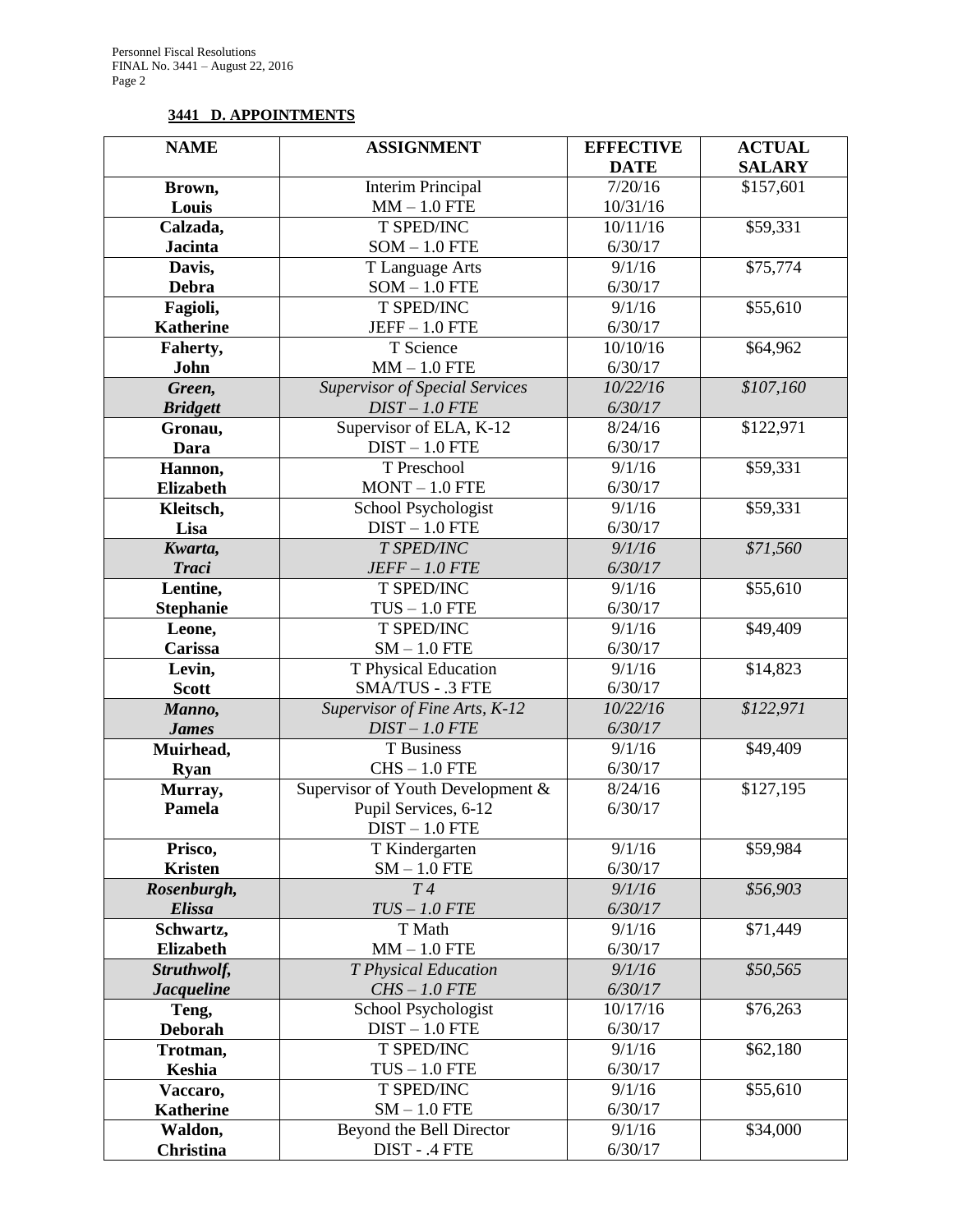| rar.   | Speech/Language Specialist |         | 440 |
|--------|----------------------------|---------|-----|
| Melisa | OIST<br>$0$ FTF            | J/30/17 |     |

#### **Background**

**Ms. Brown** is filling in until a replacement is found.

**Ms. Calzada** is replacing *Stirling Korte,* who resigned. **Ms. Davis** is replacing *Daniel Savarese,* who resigned.

**Ms. Fagioli** is filling a new position.

**Mr. Faherty** is replacing *Patricia Bergen,* who retired.

**Ms. Green** is replacing *Robert Schmidt,* who resigned.

**Ms. Gronau** is replacing *Janine Gregory,* who resigned.

**Ms. Hannon** is filling a new position.

**Ms. Kleitsch** is replacing *Michael Zarabi,* who was reassigned to fill a new position.

**Ms. Kwarta** is replacing *Karen Leary,* who was transferred.

**Ms. Lentine** is replacing *Kimberly Kao,* who resigned.

**Ms. Leone** is replacing *Zipora Auerbach,* who retired.

**Mr. Levin** is replacing *Allyson Durkin,* who was reduced in FTE.

**Mr. Manno** is replacing *Mara Rubin,* who resigned.

**Mr. Muirhead** is replacing *Sisina Wilson,* who resigned.

**Ms. Murray** is replacing *Dr. Jennifer Giordano,* who resigned.

**Ms. Prisco** is filling a new position.

**Ms. Rosenburgh** is replacing *Danielle Perrotta,* who resigned.

**Ms. Schwartz** is replacing *Stephanie Schroeter,* who resigned.

**Ms. Struthwolf** is replacing *David Curtin*.

**Ms. Teng** is replacing *Chris Sedlak,* who resigned.

**Ms. Trotman** is replacing *Jourdan Spencer,* who resigned.

**Ms. Vaccaro** is filling a new position.

**Ms. Waldron** is filling a new position.

**Ms. Yar** is replacing *Lori Goldberg,* who resigned.

#### **3441 E. RESCIND APPOINTMENT OF LEAVE REPLACEMENT STAFF**

| NAME     | <b>ASSIGNMENT</b> | <b>EFFECTIVE</b><br>DATE | <b>ACTUAL</b><br><b>SALARY</b> |
|----------|-------------------|--------------------------|--------------------------------|
| Schultz, |                   | 9/1/16                   | \$56,570                       |
| Jaime    | $TUS - 1.0$ FTE   | 6/30/17                  |                                |

#### **3441 F. LEAVE REPLACEMENT APPOINTMENT**

| <b>NAME</b>       | <b>ASSIGNMENT</b>    | <b>EFFECTIVE</b> | <b>ACTUAL</b> |  |
|-------------------|----------------------|------------------|---------------|--|
|                   |                      | <b>DATE</b>      | <b>SALARY</b> |  |
| Berezny,          | T Math               | 9/1/16           | \$49,409      |  |
| <b>Michael</b>    | $MM - 1.0$ FTE       | 6/30/17          |               |  |
| Catalano,         | School Social Worker | 9/1/16           | \$75,774      |  |
| <b>Janis</b>      | $SOM - 1.0$ FTE      | 12/31/16         |               |  |
| Marfo,            | <b>T SPED/INC</b>    | 9/1/16           | \$55,610      |  |
| <b>Mikita</b>     | $MONT - 1.0 FTE$     | 6/30/17          |               |  |
| McArdle,          | T Language Arts      | 9/28/16          | \$55,610      |  |
| <b>Shauna</b>     | $SOM - 1.0$ FTE      | 6/30/17          |               |  |
| Samson,           | T <sub>1</sub>       | 9/1/16           | \$49,409      |  |
| <b>Jessica</b>    | $TUS - 1.0$ FTE      | 6/30/17          |               |  |
| <b>Background</b> |                      |                  |               |  |

.**Mr. Berezny** will be filling in for *Mary Dugan,* while she's out on childcare leave. **Ms. Catalano** will be filling in for *Amy Litkey,* while she's out on maternity leave. **Ms. Marfo** will be filling in for *Ann Lombardo,* while she's out on childcare leave.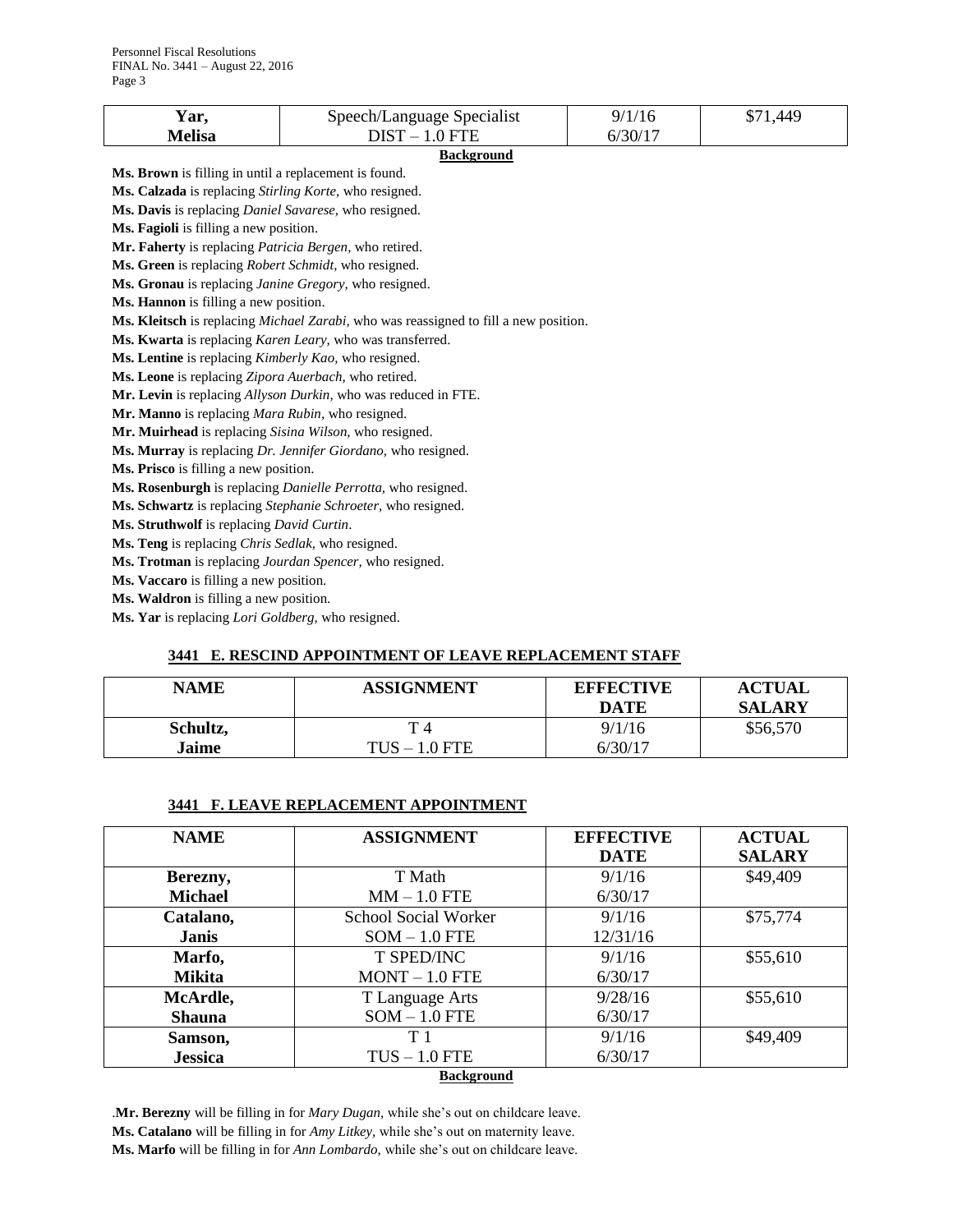**Ms. McArdle** will be filling in for *Danielle Levine,* while she's out on personal leave. **Ms. Samson** will be filling in for *Maura Sackett,* while she is out on personal leave.

## **3441 G. CHANGE IN START DATE**

| <b>NAME</b>  | <b>ASSIGNMENT</b>        | <b>OLD START</b><br><b>DATE</b> | <b>NEW START</b><br>DATE |
|--------------|--------------------------|---------------------------------|--------------------------|
| Misbahuddin, | Supervisor of STEM, 9-12 | 9/1/16                          | 8/29/16                  |
| Jameel.      | CHS – 1.0 FTE            | 6/30/17                         | 6/30/17                  |

#### **3441 H. TRANSFERS/REASSIGNMENTS**

| <b>NAME</b>   | <b>OLD ASSIGNMENT</b> | NEW ASSIGNMENT       | <b>EFFECTIVE</b> |
|---------------|-----------------------|----------------------|------------------|
|               |                       |                      | <b>DATE</b>      |
| Leary,        | T SPED/INC            | T SPED/PreK          | 9/1/16           |
| <b>Karen</b>  | $JEFF-1.0$ FTE        | $MONT - 1.0 FTE$     | 6/30/17          |
| Litkey,       | School Social Worker  | School Social Worker | 1/3/17           |
| Amy           | DIST - .6 FTE         | $DIST - 1.0$ FTE     | 6/30/17          |
| Poutre,       | School Librarian      | School Librarian     | 9/1/16           |
| <b>Janine</b> | $MAR - 1.0$ FTE       | $SB-1.0$ FTE         | 6/30/17          |

### **Background**

**Ms. Leary** will be filling a new position at MECC.

**Ms. Litkey** is being increased in FTE to fill a new position.

**Ms. Poutre** is replacing *Jacqueline Patton,* who resigned.

#### **3441 I. LEAVES OF ABSENCE**

| <b>NAME</b>   | <b>ASSIGNMENT</b> | <b>EFFECTIVE DATE</b>   |
|---------------|-------------------|-------------------------|
| Conrad,       | T Art             | $9/1/16 - 11/23/16$     |
| Lisa          | $SOM - 1.0$ FTE   | (Unpaid FMLA)           |
| Russoniello,  | T SPED            | $9/1/16 - 6/30/17$      |
| <b>Miriam</b> | $CHS - 1.0$ FTE   | (Unpaid Personal Leave) |

## **3441 J. STIPENDS**

| <b>NAME</b>    | <b>ASSIGNMENT</b>      | <b>EFFECTIVE</b> | <b>ACTUAL</b> |
|----------------|------------------------|------------------|---------------|
|                |                        | <b>DATE</b>      | <b>SALARY</b> |
| Abdelhadi,     | Math Lab               | 9/1/16           | \$9,128       |
| Mazin          | $CHS - 1.0$ FTE        | 6/30/17          |               |
| Bauer,         | <b>Brass Ensemble</b>  | 9/1/16           | \$3,419       |
| <b>Peter</b>   | $CHS-1.0$ FTE          | 6/30/17          |               |
|                | Jazz Ensemble          | 9/1/16           | \$3,323       |
|                | $CHS - 1.0$ FTE        | 6/30/17          |               |
|                | Marching Band $(P/T)$  | 9/1/16           | \$4,966       |
|                | $CHS-1.0$ FTE          | 6/30/17          |               |
|                | Orchestra              | 9/1/16           | \$3,323       |
|                | $CHS-1.0$ FTE          | 6/30/17          |               |
| Bekkedahl,     | F.L.E.S                | 9/1/16           | \$2,257       |
| <b>Alison</b>  | CHS - .5 FTE           | 6/30/17          |               |
| Bethea,        | <b>Student Council</b> | 9/1/16           | \$2,834       |
| Paula          | $SOM - 1.0$ FTE        | 6/30/17          |               |
| Borkowski,     | Mock Trail             | 9/1/16           | \$1,417       |
| <b>Matthew</b> | <i>CHS - .5 FTE</i>    | 6/30/17          |               |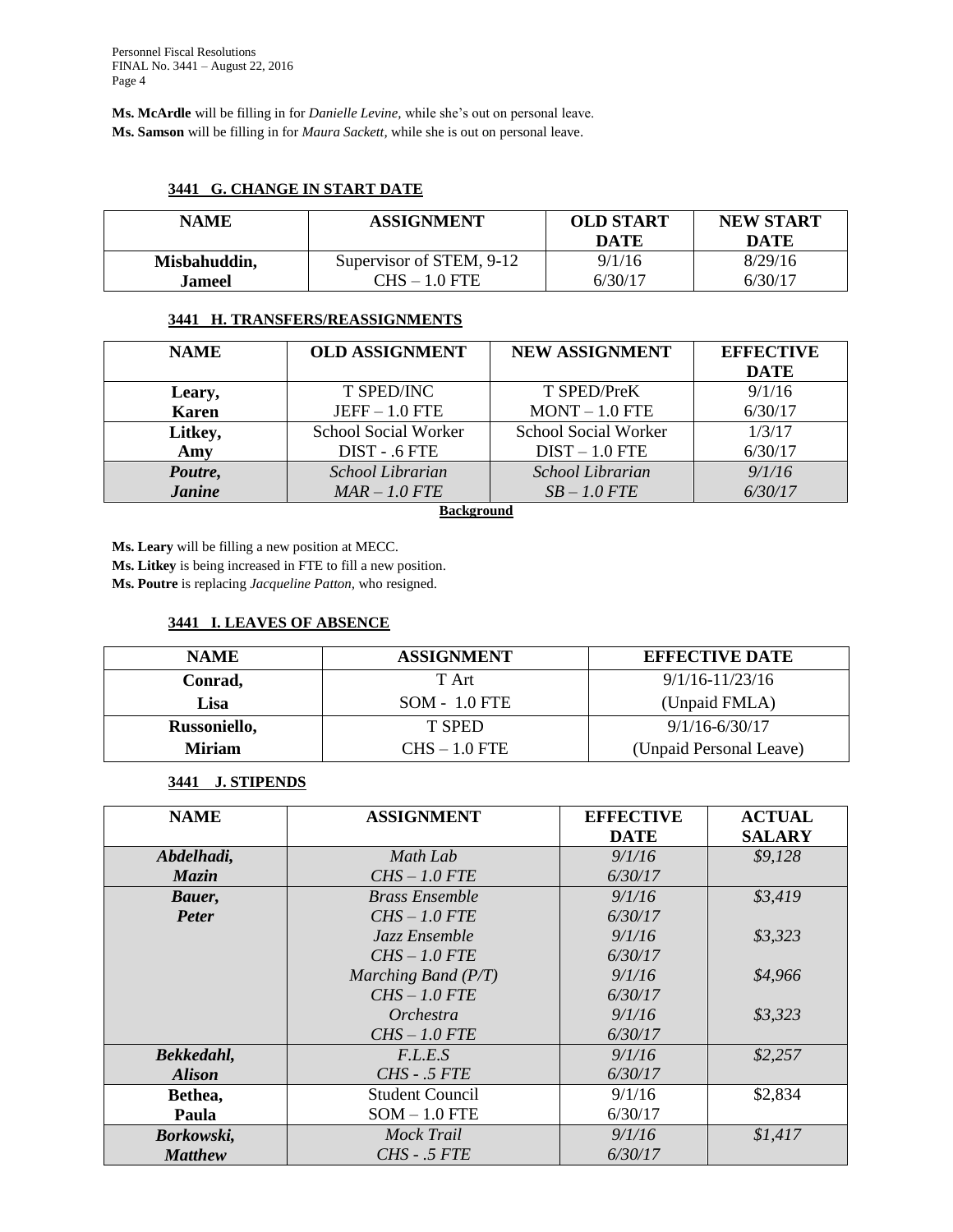| Brown,           | Senior Class Advisor        | 9/1/16            | \$4,966      |
|------------------|-----------------------------|-------------------|--------------|
| <b>Brenda</b>    | $CHS-1.0$ FTE               | 6/30/17           |              |
| Bunce,           | Choral                      | 9/1/16            | \$3,323      |
| <b>Jamie</b>     | $CHS-1.0$ FTE               | 6/30/17           |              |
| Bustrin,         | Parnassian                  | 9/1/16            | \$4,126      |
| <b>Janet</b>     | $CHS-1.0$ FTE               | 6/30/17           |              |
|                  | Production                  | 9/1/16            | \$4,711      |
|                  | $CHS-1.0$ FTE               | 6/30/17           |              |
| Campiglia,       | Channel 35                  | 9/1/16            | \$6,533      |
| <b>Anthony</b>   | $CHS-1.0$ FTE               | 6/30/17           |              |
|                  | <b>Public Announcer</b>     | 9/1/16            | \$2,834      |
|                  | $CHS-1.0$ FTE               | 6/30/17           |              |
| Cohen,           | <b>Set Construction</b>     | 9/1/16            | \$2,834      |
| <b>Robert</b>    | $CHS-1.0$ FTE               | 6/30/17           |              |
|                  | <b>Set Painting</b>         | 9/1/16            | \$2,834      |
|                  | $CHS-1.0$ FTE               | 6/30/17           |              |
| Cook,            | Orchestra                   | 9/1/16            | \$1,661.50   |
| William          | $SOM - .5$ FTE              | 6/30/17           |              |
| Corino,          | Yearbook                    | 9/1/16            | \$2,834      |
| <b>Ashley</b>    | $SOM - 1.0$ FTE             | 6/30/17           |              |
| Daur,            | <b>GAIA</b>                 | 9/1/16            | \$3,323      |
| <b>Sharon</b>    | $CHS-1.0$ FTE               | 6/30/17           |              |
| DeKovics,        | <b>Bus Duty</b>             | 9/1/16            | $- $3,386$   |
| <b>Christina</b> | $SMA - 1.0$ FTE             | 6/30/17           |              |
|                  | <b>Bus Monitor</b>          | 9/16              | $-$ \$846.50 |
|                  | SM/SMA - .25 FTE            | 6/30/17           |              |
| DeVomecourt,     | <b>Bus Duty</b>             | 9/1/16            | \$3,386      |
| Courtney         | $SMA - 1.0$ FTE             | 6/30/17           |              |
| Edelman,         | <b>Student Activities</b>   | 9/1/16            | \$2,483      |
| <b>Hannah</b>    | CHS - .5 FTE                | 6/30/17           |              |
|                  | <b>Student Council</b>      | 9/1/16            | \$2,916      |
|                  | CHS - .5 FTE                | 6/30/17           |              |
| Enyeart,         | Columbian                   | 9/1/16            | \$1,661.50   |
| <b>Joshua</b>    | CHS - .5 FTE                | 6/30/17<br>9/1/16 | \$3,266.50   |
|                  | Newspaper<br>CHS - .5 FTE   | 6/30/17           |              |
| Ezzo,            | Choral                      | 9/1/16            | \$3,323      |
| <b>Jacob</b>     | $SOM - 1.0$ FTE             | 6/30/17           |              |
|                  | <b>Scenery Construction</b> | 9/1/16            | \$2,760      |
|                  | $SOM - 1.0$ FTE             | 6/30/17           |              |
| Grant,           | Middle School Science Fair  | 9/1/16            | \$3,323      |
| <b>Diane</b>     | $SOM - 1.0$ FTE             | 6/30/17           |              |
| Grossfeld,       | Junior Class Advisor        | 9/1/16            | \$4,126      |
| Randi            | $CHS-1.0$ FTE               | 6/30/17           |              |
| Harris,          | Musical/Drama               | 9/1/16            | \$2,940      |
| <b>Elizabeth</b> | <b>SOM - .45 FTE</b>        | 6/30/17           |              |
|                  | <b>Scenery Design</b>       | 9/1/16            | \$2,834      |
|                  | $SOM - 1.0$ FTE             | 6/30/17           |              |
| Johnson,         | Spectrum                    | 9/1/16            | \$3,323      |
| <b>Beth</b>      | $CHS-1.0$ FTE               | 6/30/17           |              |
| Koflowitch,      | Yearbook                    | 9/1/16            | \$3,266.50   |
| Hellanna         | CHS - .5 FTE                | 6/30/17           |              |
| Knasel,          | Production                  | 9/1/16            | \$4,320      |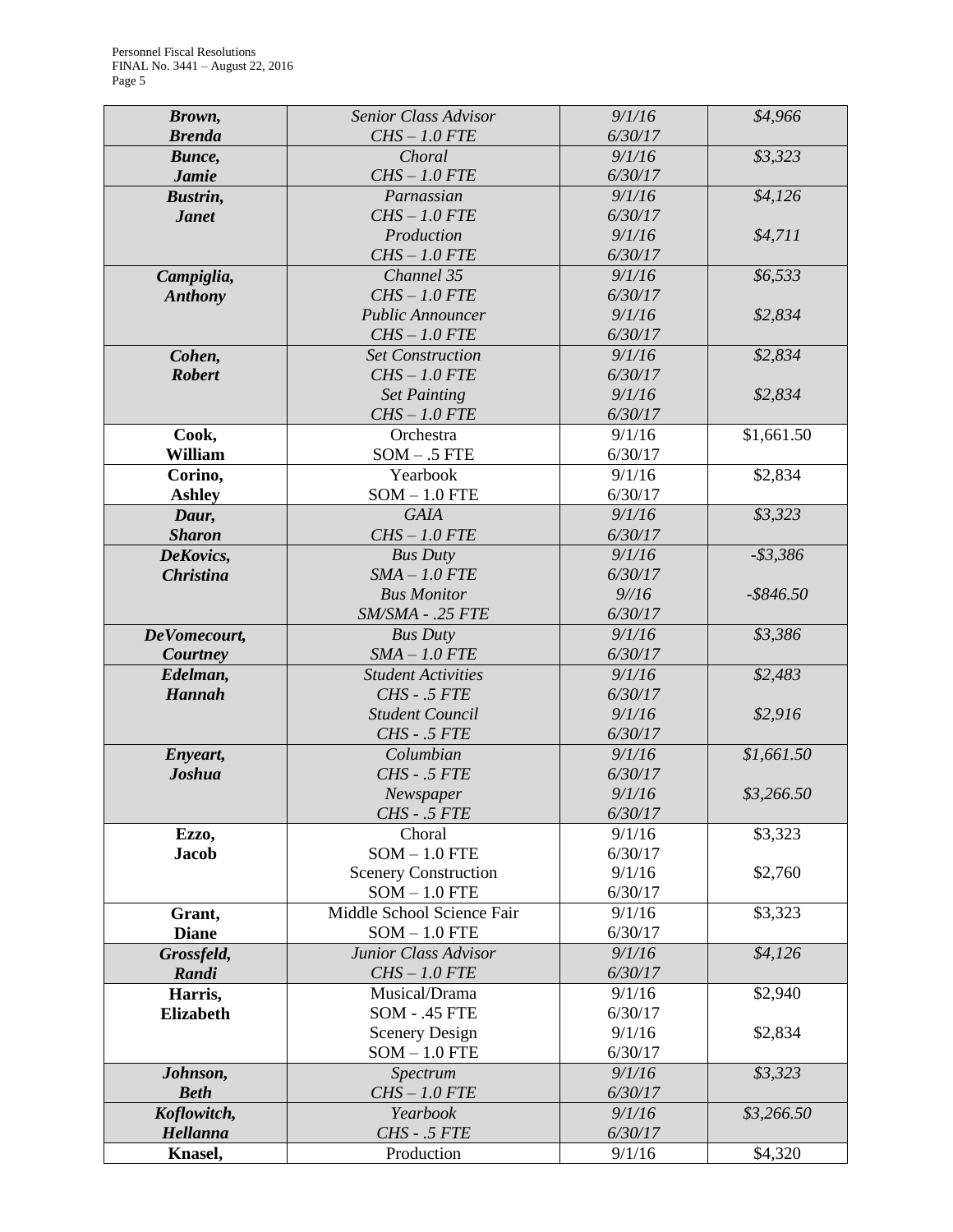| <b>Jessica</b> | <b>SOM - .87 FTE</b>            | 6/30/17           |            |
|----------------|---------------------------------|-------------------|------------|
| Lopez,         | Assembly                        | 9/1/16            | \$2,760    |
| <b>Rocio</b>   | $CHS-1.0$ FTE                   | 6/30/17           |            |
|                | Power                           | 9/1/16            | \$3,323    |
|                | $CHS-1.0$ $FTE$                 | 6/30/17           |            |
| MacPherson,    | Shakespeare                     | 9/1/16            | \$3,323    |
| <b>Stephen</b> | $CHS-1.0$ FTE                   | 6/30/17           |            |
| Maietta,       | Intram (PT)                     | 9/1/16            | \$3,198    |
| <b>Sam</b>     | $CHS-1.0$ FTE                   | 6/30/17           |            |
| Malhotra,      | Columbian                       | 9/1/16            | \$1,661.50 |
| Cindy          | CHS - .5 FTE                    | 6/30/17           |            |
|                | Guildscript                     | 9/1/16            | \$1,661.50 |
|                | CHS - .5 FTE                    | 6/30/17           |            |
|                | Newspaper                       | 9/1/16            | \$3,266.50 |
|                | CHS - .5 FTE                    | 6/30/17           |            |
| McCormick,     | <b>Diversity Rocks</b>          | 9/1/16            | \$3,323    |
| <b>Phil</b>    | $CHS-1.0$ FTE                   | 6/30/17           |            |
| McNamara,      | Guildscript                     | 9/1/16            | \$1,661.50 |
| <b>Tracy</b>   | $CHS - .5$ $FTE$                | 6/30/17           |            |
| Muirhead,      | Freshman Coach, Girls Soccer    | 9/1/16            | \$3,811    |
| <b>Ryan</b>    | $CHS - 1.0$ FTE                 | 11/30/16          |            |
| Paradiso,      | Intramural                      | 9/1/16            | \$1,599    |
| <b>Gerald</b>  | $SOM - .5$ FTE                  | 1/31/17           |            |
| Perez,         | <b>Math Team</b>                | 9/1/16            | \$3,323    |
| <b>Jorge</b>   | $CHS-1.0$ FTE                   | 6/30/17           |            |
| Ryan,          | <b>Student Activities</b>       | 9/1/16            | \$2,483    |
| <b>Suzanne</b> | $CHS - .5$ $FTE$                | 6/30/17           |            |
|                | <b>Student Council</b>          | 9/1/16            | \$2,916    |
|                | CHS - .5 FTE                    | 6/30/17           |            |
| Salguero,      | Intramural                      | 2/1/17            | \$1,543    |
| <b>Carlos</b>  | SOM - .5 FTE                    | 6/30/17           |            |
| Solis,         | F.L.E.S                         | 9/1/16            | \$2,257    |
| <b>Irma</b>    | CHS - .5 FTE                    | 6/30/17           |            |
| Thomas,        | Quiz Bowl                       | 9/1/16            | \$3,248    |
| <b>Kristie</b> | $CHS-1.0$ FTE                   | 6/30/17           |            |
| Tighe,         | Orchestra                       | 9/1/16            | \$1,661.50 |
| <b>Donald</b>  | $SOM - .5$ FTE<br>Musical/Drama | 6/30/17           |            |
|                | <b>SOM - .55 FTE</b>            | 9/1/16<br>6/30/17 | \$3,593    |
|                | Production                      | 9/1/16            | \$646      |
|                | <b>SOM - .13 FTE</b>            | 6/30/17           |            |
| Tumolillo,     | Robotics                        | 9/1/16            | \$3,323    |
| <b>Alan</b>    | $CHS-1.0$ FTE                   | 6/30/17           |            |
|                | <b>Science Team</b>             | 9/1/16            | \$3,323    |
|                | $CHS-1.0$ FTE                   | 6/30/17           |            |
|                | Sophomore Class Advisor         | 9/1/16            | \$4,126    |
|                | $CHS-1.0$ FTE                   | 6/30/17           |            |
| Vecchione,     | Key Club                        | 9/1/16            | \$2,834    |
| <b>Jenna</b>   | $CHS-1.0$ FTE                   | 6/30/17           |            |
|                | <b>Mock Trial</b>               | 9/1/16            | \$1,417    |
|                | CHS - .5 FTE                    | 6/30/17           |            |
|                | Yearbook                        | 9/1/16            | \$3,266.50 |
|                | CHS - .5 FTE                    | 6/30/17           |            |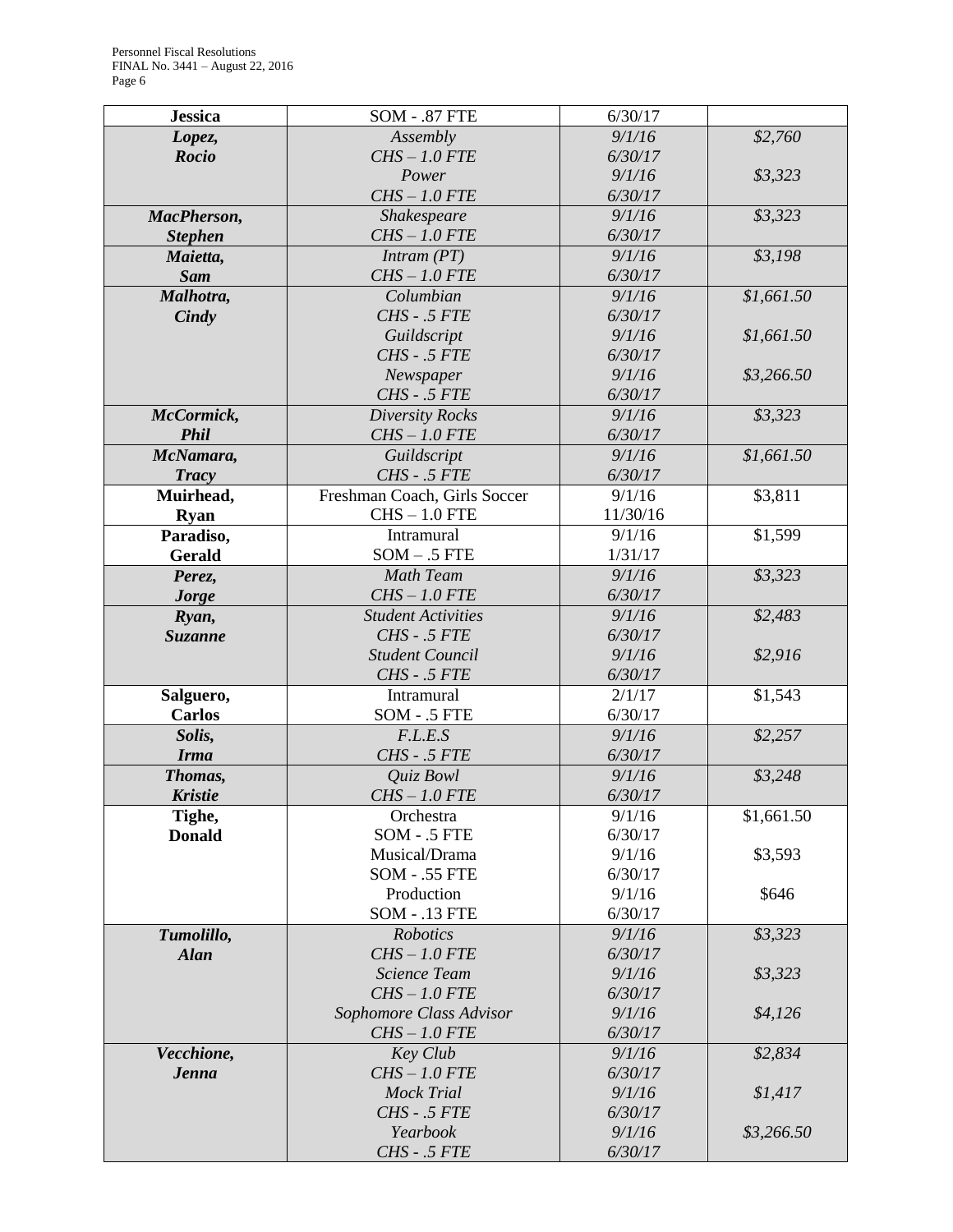| Walker,                                    | Marching Band Assistant | 9/1/16  | \$2,760 |
|--------------------------------------------|-------------------------|---------|---------|
| Kaitlin                                    | $CHS-1.0 TE$            | 6/30/17 |         |
| Wright,                                    | <b>MLKA</b>             | 9/1/16  | \$2,834 |
| <b>Jazmine</b>                             | $SOM - 1.0$ FTE         | 6/30/17 |         |
| - - - - -<br>__ _ __<br>____ _ _ _ _ _ _ _ |                         |         |         |

# **3441 K. SUMMER SCHOOL**

| <b>NAME</b>     | <b>ASSIGNMENT</b>             | <b>EFFECTIVE</b> | <b>SALARY</b>  |
|-----------------|-------------------------------|------------------|----------------|
|                 |                               | <b>DATE</b>      |                |
| Balassone,      | <b>Summer Guidance Work</b>   | 7/1/16           | \$300.14/day   |
| Falynn          | Summer Employment             | 8/31/16          | (Up to 5 days) |
| Boer,           | <b>Summer Guidance Work</b>   | 7/1/16           | \$466.56/day   |
| <b>Susan</b>    | <b>Summer Employment</b>      | 8/31/16          | (Up to 5 days) |
| Clyburn,        | <b>Summer Guidance Work</b>   | 7/1/16           | \$339.12/day   |
| <b>Brian</b>    | <b>Summer Employment</b>      | 8/31/16          | (Up to 5 days) |
| Fein,           | <b>Summer Reading Work</b>    | 7/1/16           | \$50/hour      |
| <b>Suzanne</b>  | <b>Summer Employment</b>      | 8/31/16          |                |
| Fleischer,      | <b>Summer Guidance Work</b>   | 7/1/16           | \$416.52/day   |
| <b>Beth</b>     | <b>Summer Employment</b>      | 8/31/16          | (Up to 5 days) |
| Jessell,        | <b>Summer Reading Work</b>    | 7/1/16           | \$50/hour      |
| <b>Rosemary</b> | <b>Summer Employment</b>      | 8/31/16          |                |
| Kirkland,       | <b>Summer Enrichment Work</b> | 7/1/16           | \$50/hour      |
| Yalonda         | <b>Summer Employment</b>      | 8/31/16          |                |
| Martelli,       | <b>Summer Guidance Work</b>   | 7/1/16           | \$305.48/day   |
| <b>Nicole</b>   | <b>Summer Employment</b>      | 8/31/16          | (Up to 5 days) |
| Matthews,       | <b>Summer Guidance Work</b>   | 7/1/16           | \$268.71/day   |
| Craig           | Summer Employment             | 8/31/16          | (Up to 5 days) |
| Pitucco,        | <b>School Social Worker</b>   | 7/1/16           | \$50/hour      |
| Amy             | <b>Summer Employment</b>      | 8/31/16          |                |
| Wiggins,        | <b>Summer Enrichment Work</b> | 7/1/16           | \$50/hour      |
| <b>Ebony</b>    | <b>Summer Employment</b>      | 8/31/16          |                |
| Zarabi,         | School Psychologist           | 7/1/16           | \$50/hour      |
| <b>Michael</b>  | <b>Summer Employment</b>      | 8/31/16          |                |

# **3441 L. STAFF FUNDED BY TITLE 1**

| <b>NAME</b>      | <b>ASSIGNMENT</b>     | <b>EFFECTIVE</b> | <b>SALARY</b> |
|------------------|-----------------------|------------------|---------------|
|                  |                       | <b>DATE</b>      |               |
| DeSarno,         | Project Ahead Teacher | 9/1/16           | \$39,952      |
| <b>Mary</b>      | $SB - A FTE$          | 6/30/17          |               |
| Friedrich,       | Project Ahead Teacher | 9/1/16           | \$38,658      |
| Donna            | $SB - A FTE$          | 6/30/17          |               |
| Mehl,            | Project Ahead Teacher | 9/1/16           | \$45,512      |
| <b>Elizabeth</b> | $CLIN - 5$ FTE        | 6/30/17          |               |
| Miller,          | T SPED/Project Ahead  | 9/1/16           | \$35,725      |
| <b>Colleen</b>   | <b>MM - .5 FTE</b>    | 6/30/17          |               |
| Prybylek,        | T SPED/Project Ahead  | 9/1/16           | \$31,831      |
| <b>Danielle</b>  | <b>MM - .5 FTE</b>    | 6/30/17          |               |